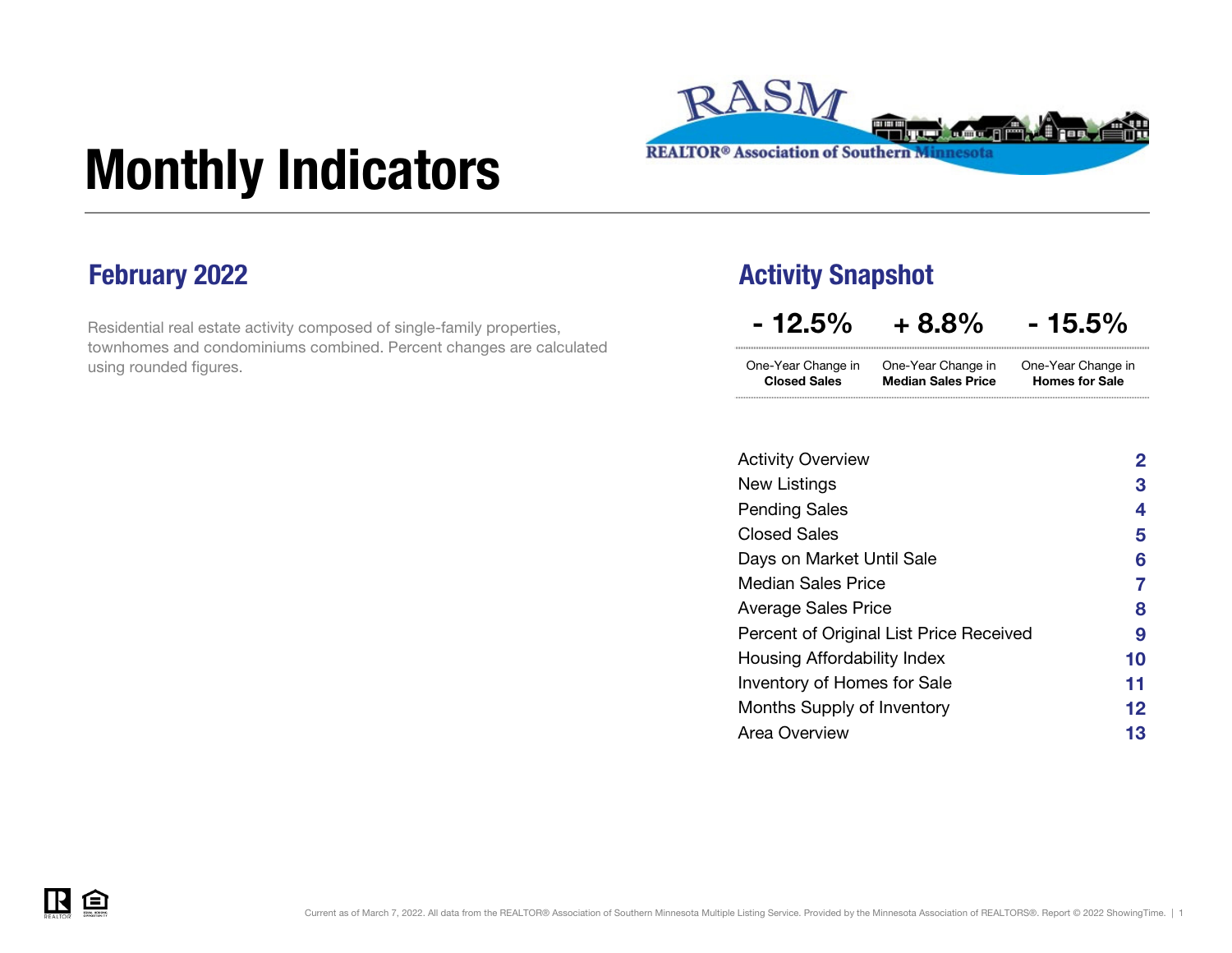### Activity Overview

Key metrics by report month and for year-to-date (YTD) starting from the first of the year.



| <b>Key Metrics</b>           | <b>Historical Sparkbars</b>              | 2-2021    | 2-2022    | <b>Percent Change</b> |           | <b>YTD 2021 YTD 2022</b> | Percent Change |
|------------------------------|------------------------------------------|-----------|-----------|-----------------------|-----------|--------------------------|----------------|
| <b>New Listings</b>          | 2-2019<br>2-2022                         | 134       | 114       | $-14.9%$              | 237       | 215                      | $-9.3%$        |
| <b>Pending Sales</b>         | 2-2019<br>$2 - 2021$                     | 122       | 120       | $-1.6%$               | 250       | 229                      | $-8.4%$        |
| <b>Closed Sales</b>          | 2-2019<br>2-2021<br>2-2022               | 104       | 91        | $-12.5%$              | 213       | 210                      | $-1.4%$        |
| <b>Days on Market</b>        | 2-2019<br>$2 - 2020$<br>$2 - 202$        | 104       | 91        | $-12.5%$              | 99        | 88                       | $-11.1%$       |
| <b>Median Sales Price</b>    | 2-2019<br>2-2020<br>2-2021<br>2-2022     | \$190,250 | \$207,000 | $+8.8%$               | \$190,000 | \$210,000                | $+10.5%$       |
| <b>Avg. Sales Price</b>      | 2-2019<br>$2 - 2020$                     | \$213,653 | \$226,096 | $+5.8%$               | \$207,695 | \$241,040                | $+16.1%$       |
| Pct. of Orig. Price Received | 2-2019<br>2-2022<br>2-2020<br>2-2021     | 95.2%     | 97.6%     | $+2.5%$               | 95.3%     | 97.3%                    | $+2.1%$        |
| <b>Affordability Index</b>   | $2 - 2015$                               | 204       | 178       | $-12.7%$              | 204       | 176                      | $-13.7%$       |
| <b>Homes for Sale</b>        | $2 - 2021$<br>2-2022<br>2-2019<br>2-2020 | 181       | 153       | $-15.5%$              |           |                          |                |
| <b>Months Supply</b>         | $2 - 2021$<br>2-2019<br>$2 - 2022$       | 0.9       | 0.8       | $-11.1%$              |           |                          |                |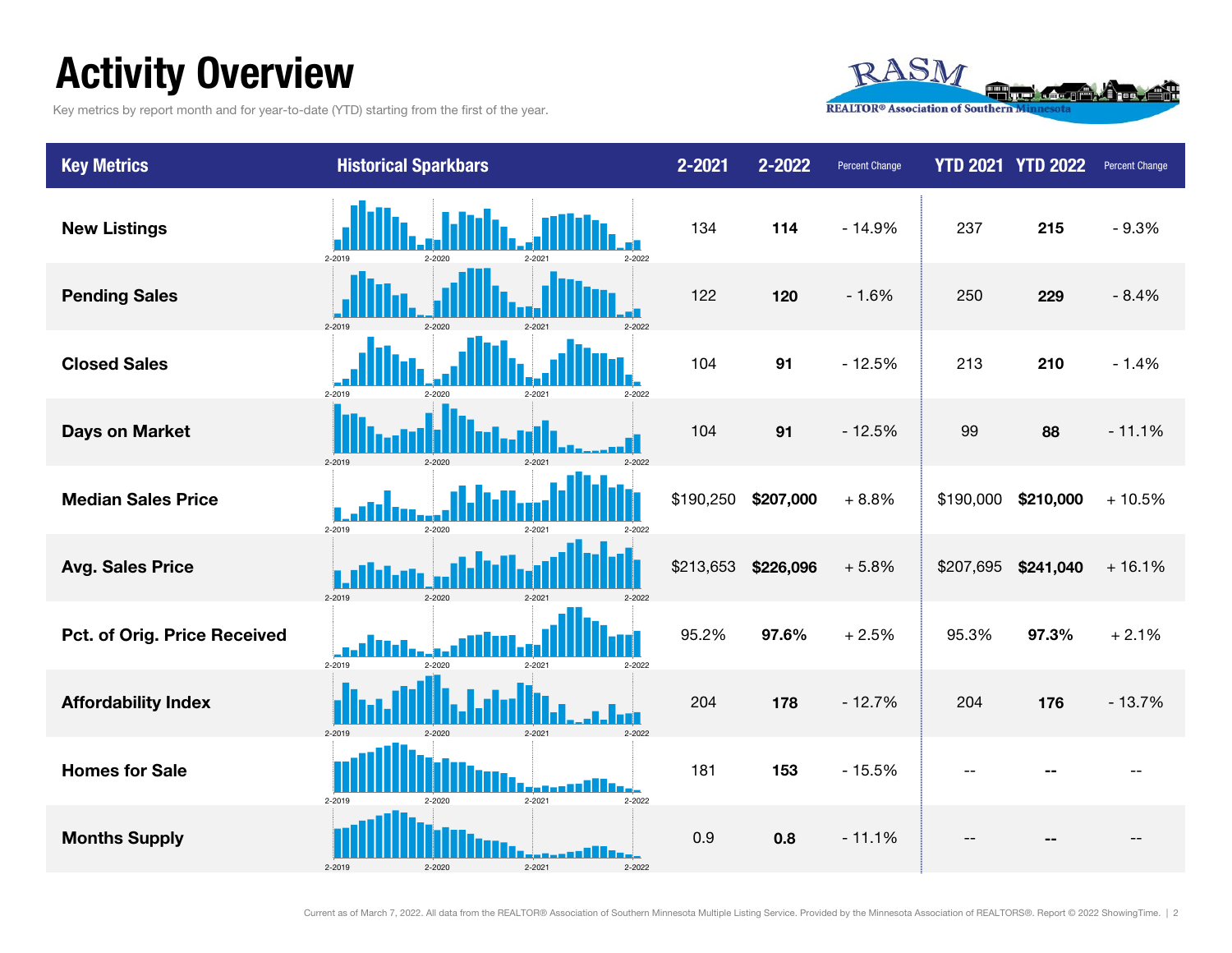### New Listings

A count of the properties that have been newly listed on the market in a given month.



1161341142020 2021 2022 February 2392020Year to Date- 0.9%



| <b>New Listings</b> |     | <b>Prior Year</b> | <b>Percent Change</b> |
|---------------------|-----|-------------------|-----------------------|
| March 2021          | 236 | 267               | $-11.6%$              |
| April 2021          | 245 | 203               | $+20.7%$              |
| May 2021            | 256 | 269               | $-4.8\%$              |
| June 2021           | 261 | 252               | $+3.6%$               |
| July 2021           | 237 | 234               | $+1.3%$               |
| August 2021         | 253 | 285               | $-11.2%$              |
| September 2021      | 223 | 226               | $-1.3%$               |
| October 2021        | 205 | 188               | $+9.0\%$              |
| November 2021       | 146 | 124               | +17.7%                |
| December 2021       | 73  | 83                | $-12.0%$              |
| January 2022        | 101 | 103               | $-1.9%$               |
| February 2022       | 114 | 134               | $-14.9%$              |
| 12-Month Avg        | 196 | 197               | $-0.5\%$              |

#### Historical New Listings by Month



Current as of March 7, 2022. All data from the REALTOR® Association of Southern Minnesota Multiple Listing Service. Provided by the Minnesota Association of REALTORS®. Report © 2022 ShowingTime. | 3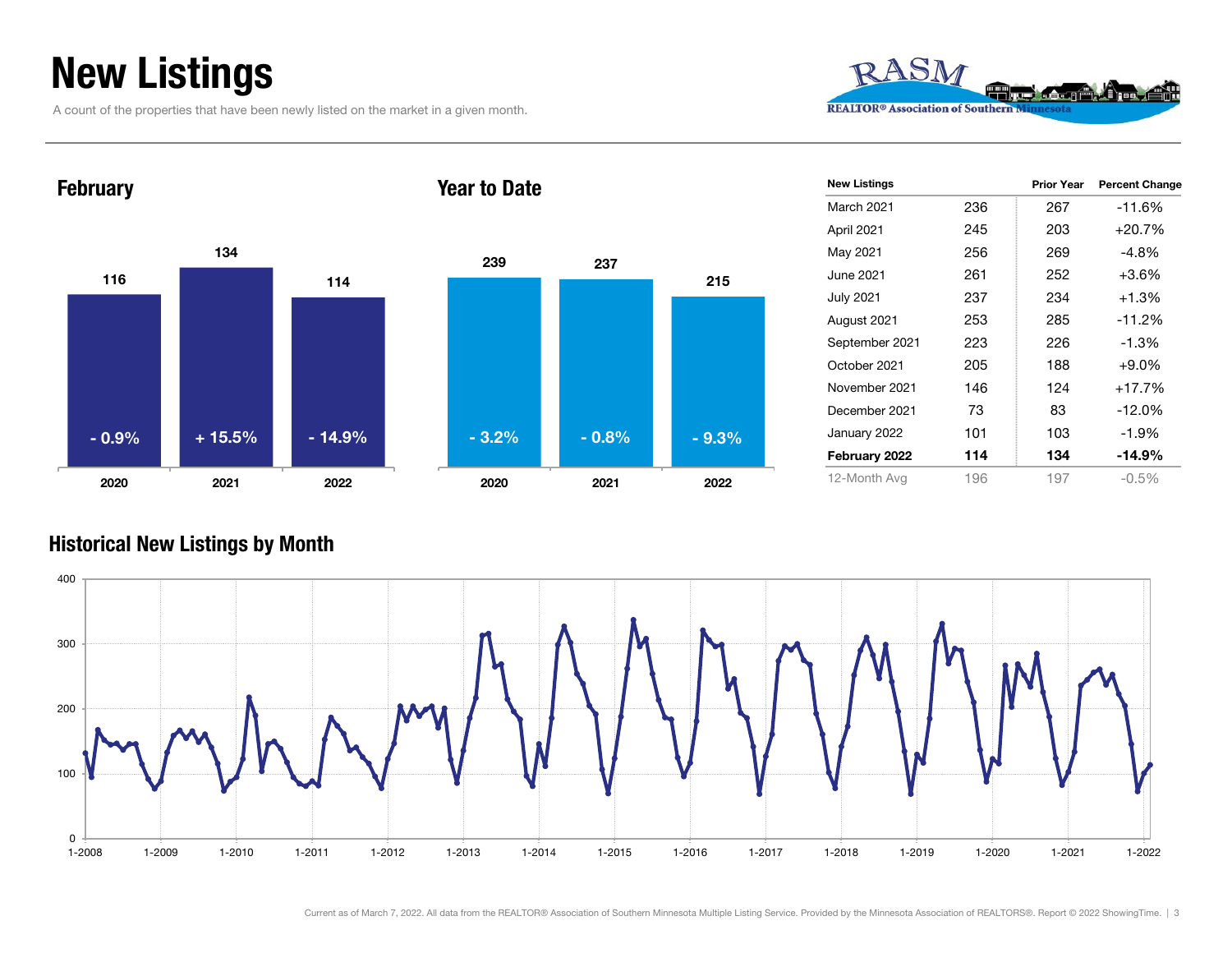### Pending Sales

A count of the properties on which offers have been accepted in a given month.









| <b>Pending Sales</b> |     | <b>Prior Year</b> | <b>Percent Change</b> |
|----------------------|-----|-------------------|-----------------------|
| <b>March 2021</b>    | 203 | 195               | +4.1%                 |
| April 2021           | 255 | 214               | +19.2%                |
| May 2021             | 230 | 253               | $-9.1%$               |
| June 2021            | 227 | 267               | $-15.0%$              |
| July 2021            | 221 | 266               | $-16.9%$              |
| August 2021          | 200 | 267               | $-25.1%$              |
| September 2021       | 191 | 204               | $-6.4%$               |
| October 2021         | 188 | 181               | $+3.9%$               |
| November 2021        | 177 | 144               | $+22.9%$              |
| December 2021        | 98  | 125               | $-21.6%$              |
| January 2022         | 109 | 128               | $-14.8%$              |
| February 2022        | 120 | 122               | $-1.6%$               |
| 12-Month Avg         | 185 | 197               | $-6.1\%$              |

#### Historical Pending Sales by Month

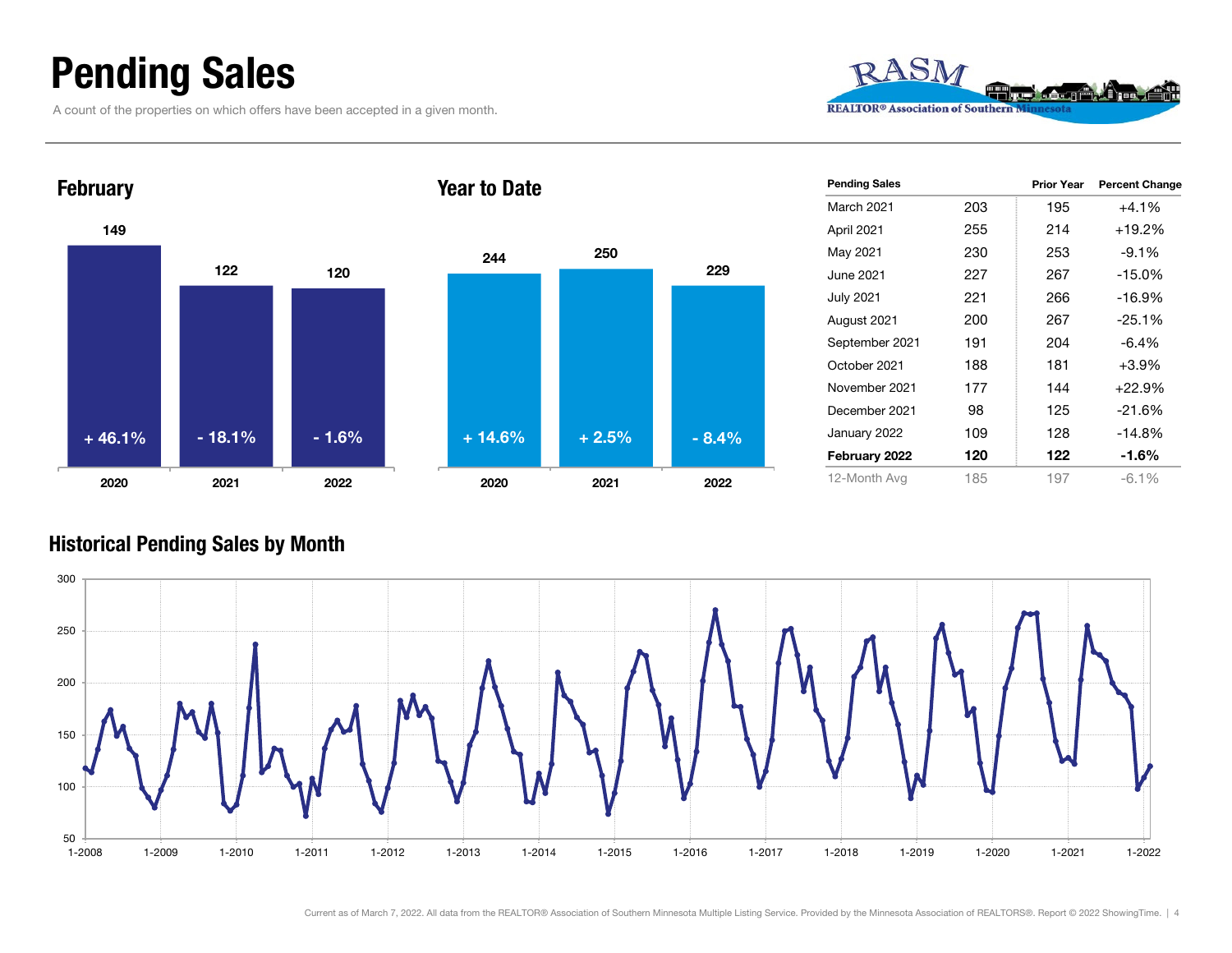### Closed Sales

A count of the actual sales that closed in a given month.



#### February



#### Year to Date



| <b>Closed Sales</b> |     | <b>Prior Year</b> | <b>Percent Change</b> |
|---------------------|-----|-------------------|-----------------------|
| <b>March 2021</b>   | 126 | 122               | $+3.3%$               |
| April 2021          | 181 | 154               | $+17.5%$              |
| May 2021            | 207 | 213               | $-2.8%$               |
| June 2021           | 265 | 271               | $-2.2\%$              |
| July 2021           | 244 | 278               | $-12.2%$              |
| August 2021         | 229 | 251               | $-8.8%$               |
| September 2021      | 207 | 238               | $-13.0%$              |
| October 2021        | 208 | 260               | $-20.0\%$             |
| November 2021       | 183 | 187               | $-2.1%$               |
| December 2021       | 189 | 163               | $+16.0\%$             |
| January 2022        | 119 | 109               | $+9.2%$               |
| February 2022       | 91  | 104               | $-12.5%$              |
| 12-Month Avg        | 187 | 196               | -4.6%                 |

#### Historical Closed Sales by Month

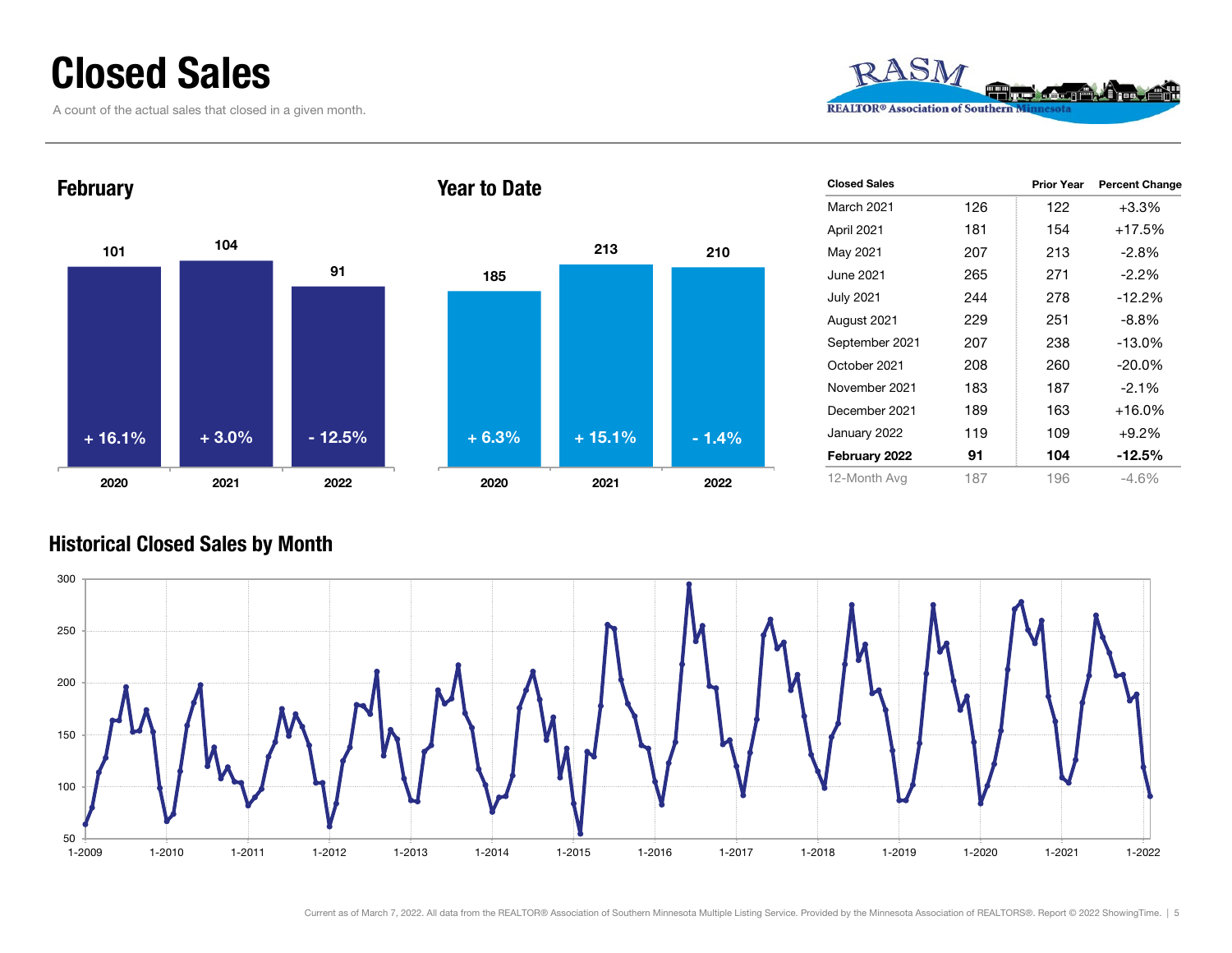### Days on Market Until Sale

Average number of days between when a property is listed and when an offer is accepted in a given month.





| Days on Market |     | <b>Prior Year</b> | <b>Percent Change</b> |
|----------------|-----|-------------------|-----------------------|
| March 2021     | 113 | 139               | $-18.7%$              |
| April 2021     | 96  | 131               | $-26.7%$              |
| May 2021       | 71  | 120               | -40.8%                |
| June 2021      | 74  | 114               | $-35.1%$              |
| July 2021      | 69  | 95                | $-27.4%$              |
| August 2021    | 65  | 94                | $-30.9%$              |
| September 2021 | 65  | 103               | $-36.9%$              |
| October 2021   | 67  | 85                | $-21.2%$              |
| November 2021  | 71  | 83                | $-14.5%$              |
| December 2021  | 72  | 97                | $-25.8%$              |
| January 2022   | 85  | 95                | $-10.5%$              |
| February 2022  | 91  | 104               | $-12.5\%$             |
| 12-Month Avg   | 78  | 105               | $-25.7%$              |

#### Historical Days on Market Until Sale by Month

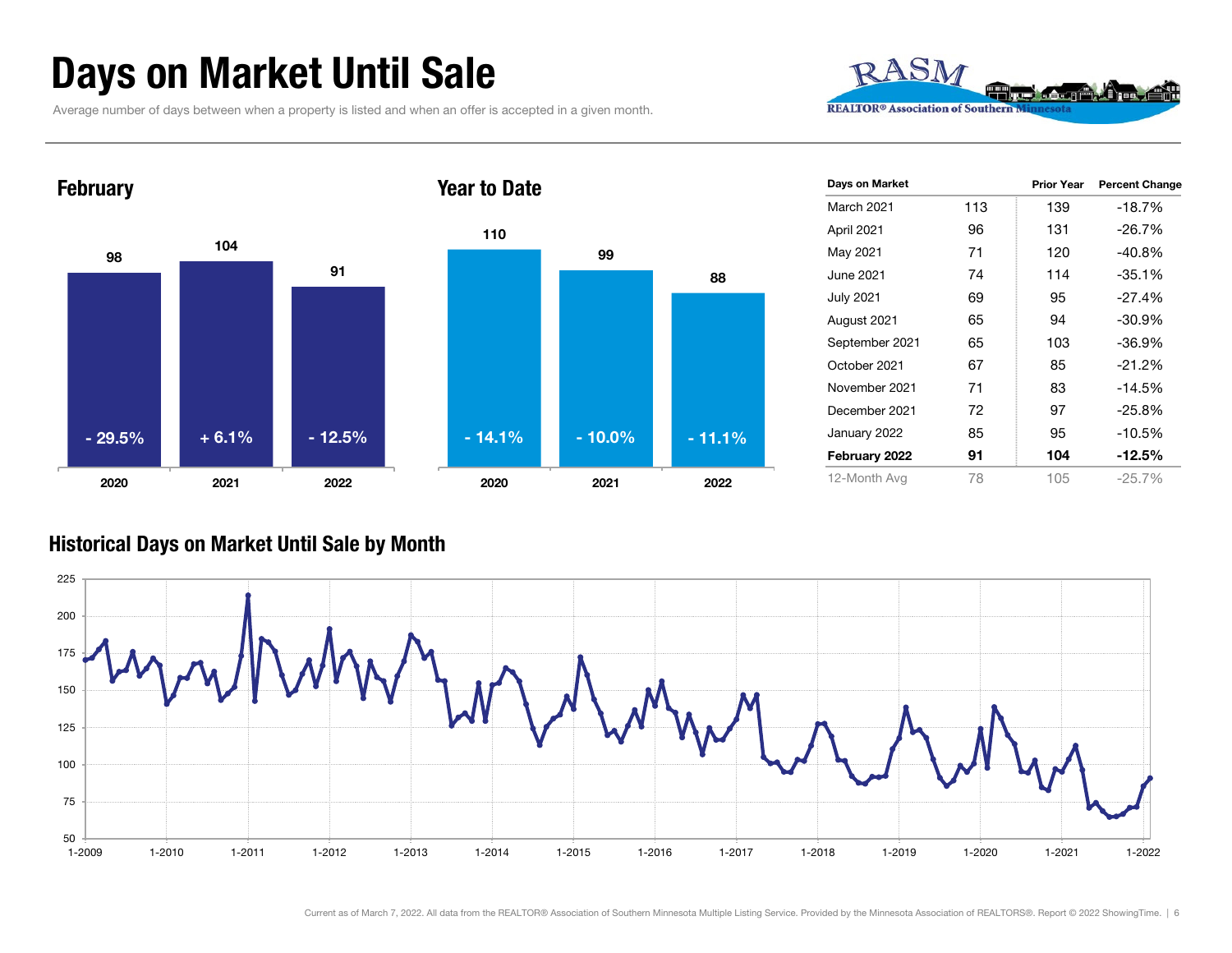### Median Sales Price

Point at which half of the sales sold for more and half sold for less, not accounting for seller concessions, in a given month.



**February** 

#### Year to Date



| <b>Median Sales Price</b> |           | <b>Prior Year</b> | <b>Percent Change</b> |
|---------------------------|-----------|-------------------|-----------------------|
| March 2021                | \$194,000 | \$177,950         | $+9.0%$               |
| April 2021                | \$223,000 | \$208,000         | $+7.2\%$              |
| May 2021                  | \$210,250 | \$218,000         | $-3.6\%$              |
| June 2021                 | \$234,900 | \$190,000         | +23.6%                |
| <b>July 2021</b>          | \$241,000 | \$219,450         | $+9.8%$               |
| August 2021               | \$235,000 | \$207,000         | +13.5%                |
| September 2021            | \$220,000 | \$195,000         | +12.8%                |
| October 2021              | \$235,000 | \$210,000         | +11.9%                |
| November 2021             | \$214,900 | \$210,000         | $+2.3%$               |
| December 2021             | \$220,000 | \$189,500         | +16.1%                |
| January 2022              | \$212,000 | \$190,000         | +11.6%                |
| February 2022             | \$207,000 | \$190,250         | $+8.8%$               |
| 12-Month Avg              | \$220,588 | \$200,429         | $+10.1%$              |

#### Historical Median Sales Price by Month

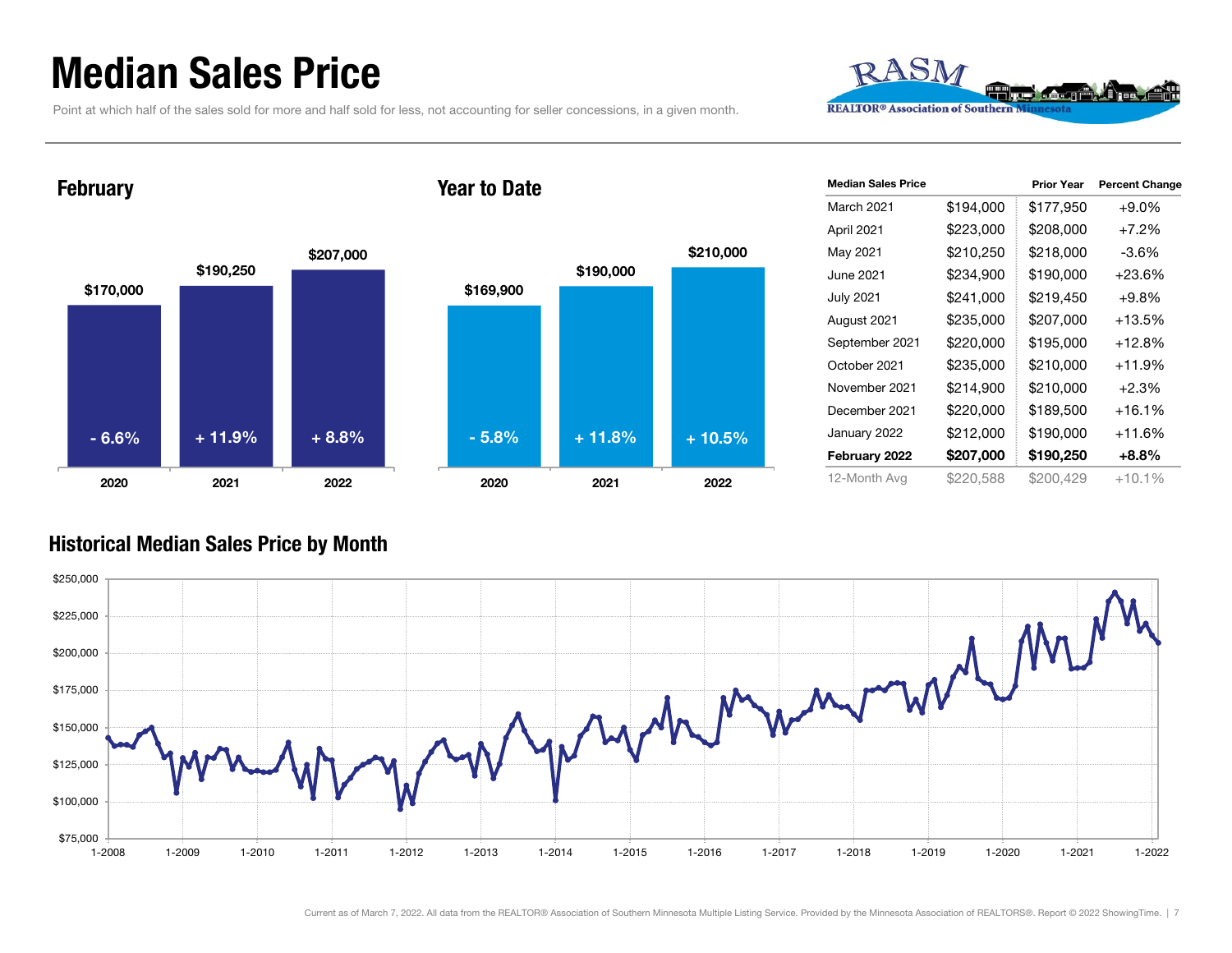### Average Sales Price

Average sales price for all closed sales, not accounting for seller concessions, in a given month.



**February** 

#### Year to Date



| Avg. Sales Price |           | <b>Prior Year</b> | <b>Percent Change</b> |
|------------------|-----------|-------------------|-----------------------|
| March 2021       | \$222,824 | \$188,969         | $+17.9%$              |
| April 2021       | \$232,158 | \$218,071         | $+6.5%$               |
| May 2021         | \$242,575 | \$232,562         | +4.3%                 |
| June 2021        | \$263,044 | \$208,244         | +26.3%                |
| <b>July 2021</b> | \$270,695 | \$244,467         | $+10.7%$              |
| August 2021      | \$240,641 | \$224,363         | $+7.3%$               |
| September 2021   | \$238,031 | \$215,213         | +10.6%                |
| October 2021     | \$266,178 | \$235,022         | $+13.3%$              |
| November 2021    | \$232,861 | \$236,547         | -1.6%                 |
| December 2021    | \$239,025 | \$205,946         | $+16.1%$              |
| January 2022     | \$252,468 | \$202,064         | $+24.9%$              |
| February 2022    | \$226,096 | \$213,653         | +5.8%                 |
| 12-Month Avg     | \$243,883 | \$218,760         | +11.5%                |

#### Historical Average Sales Price by Month

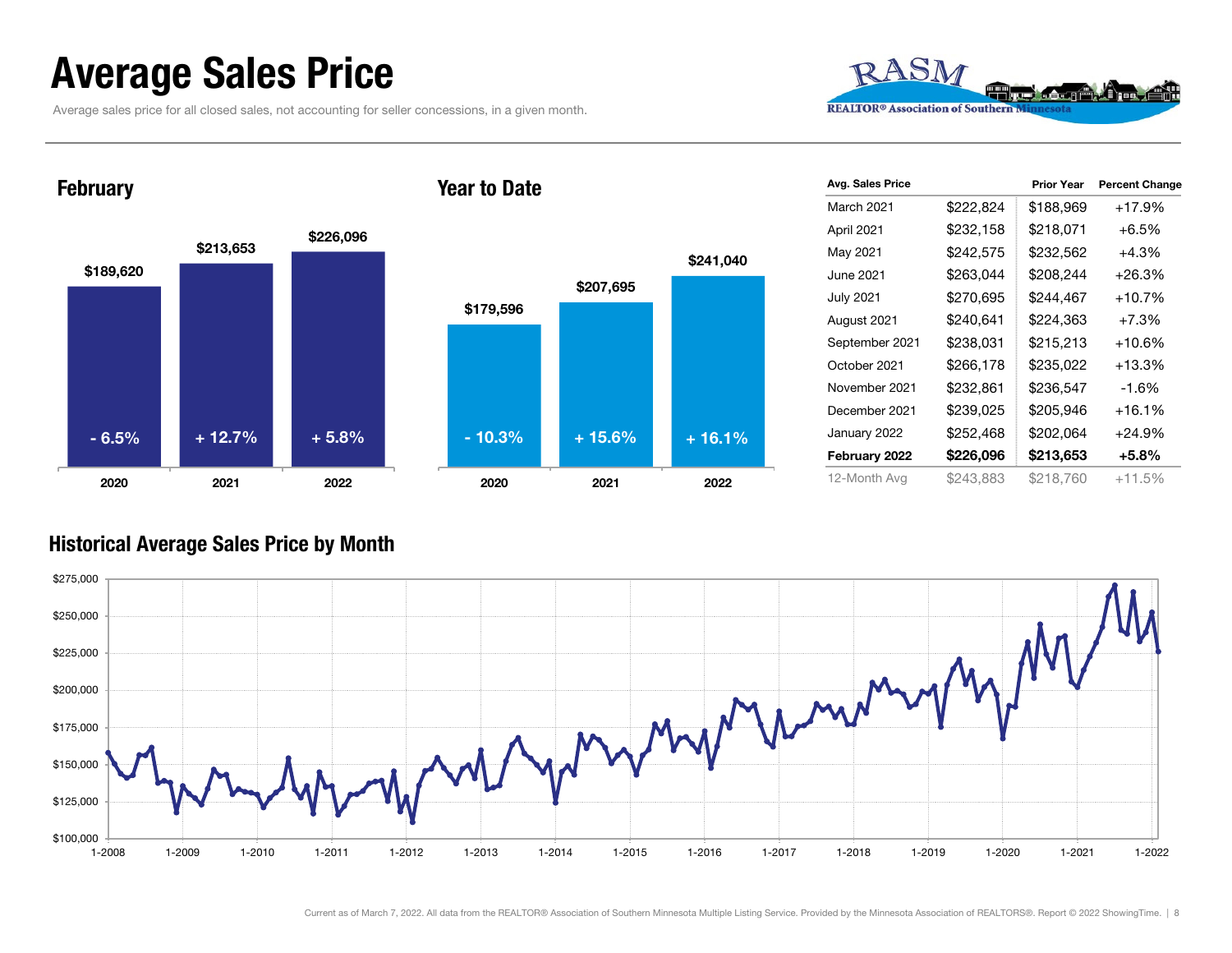### Percent of Original List Price Received

Percentage found when dividing a property's sales price by its original list price, then taking the average for all properties sold in a given month, not accounting for seller concessions.



94.6% 95.2% 97.6% 2020 2021 2022 94.1% 95.3% 97.3% 2020 2021 2022 Year to Date+ 1.2% $\%$  + 0.6% + 2.5% + 1.2% + 1.3% + 2.1%

| Pct. of Orig. Price Received |        | <b>Prior Year</b> | <b>Percent Change</b> |
|------------------------------|--------|-------------------|-----------------------|
| <b>March 2021</b>            | 98.0%  | 94.0%             | $+4.3%$               |
| April 2021                   | 98.7%  | 95.1%             | $+3.8%$               |
| May 2021                     | 100.7% | 96.3%             | $+4.6%$               |
| June 2021                    | 101.8% | 96.9%             | $+5.1%$               |
| <b>July 2021</b>             | 101.8% | 97.0%             | +4.9%                 |
| August 2021                  | 100.0% | 97.5%             | $+2.6%$               |
| September 2021               | 99.4%  | 96.8%             | $+2.7%$               |
| October 2021                 | 98.7%  | 96.8%             | $+2.0%$               |
| November 2021                | 96.7%  | 96.9%             | $-0.2\%$              |
| December 2021                | 97.0%  | 94.8%             | $+2.3%$               |
| January 2022                 | 97.0%  | 95.3%             | $+1.8%$               |
| February 2022                | 97.6%  | 95.2%             | $+2.5%$               |
| 12-Month Avg                 | 98.9%  | 96.0%             | +3.0%                 |

#### Historical Percent of Original List Price Received by Month



#### **February**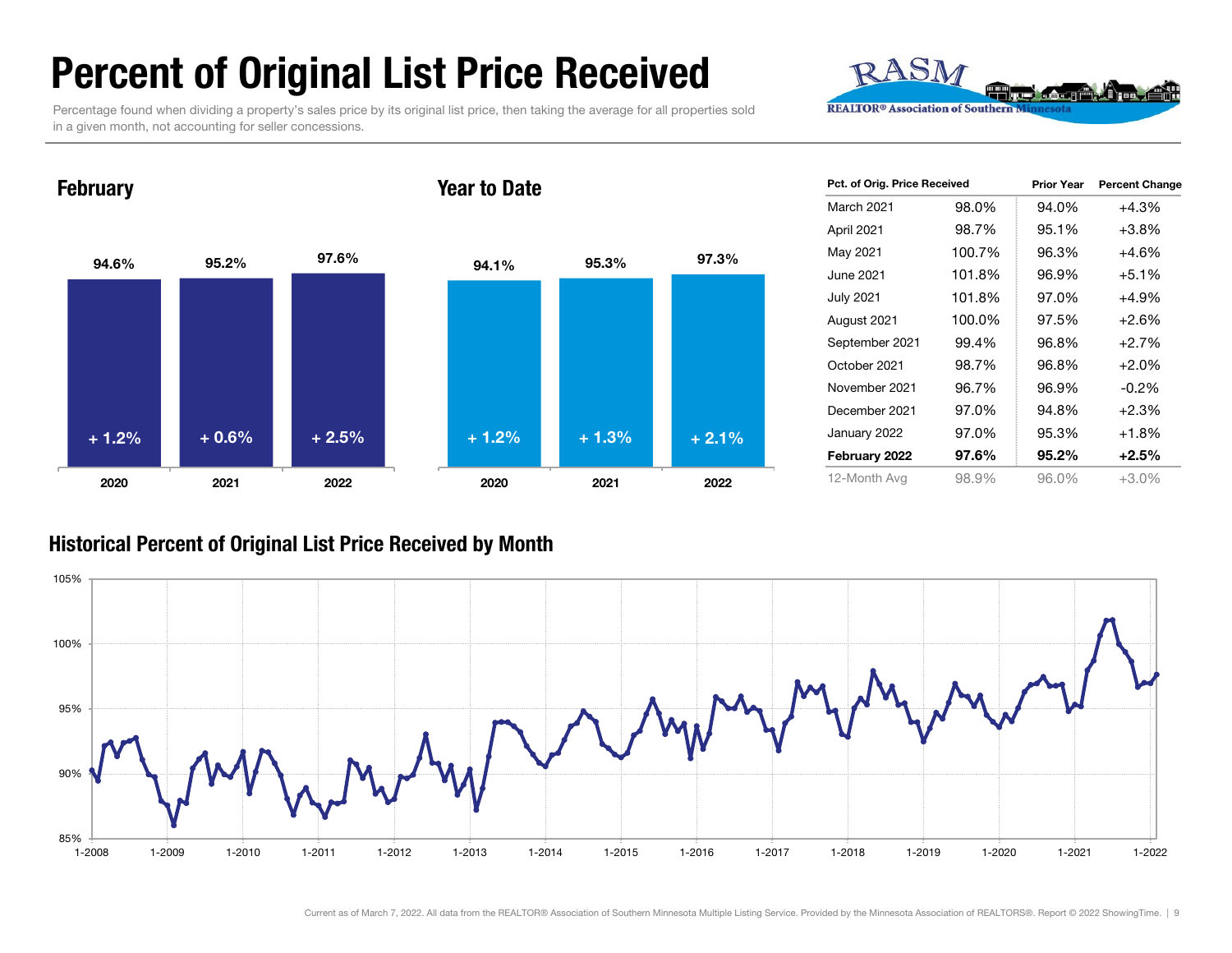## Housing Affordability Index

This index measures housing affordability for the region. For example, an index of 120 means the median household income is 120% of what is necessary to qualify for the median-priced home under prevailing interest rates. A higher number means greater affordability.





| <b>Affordability Index</b> |     | <b>Prior Year</b> | <b>Percent Change</b> |
|----------------------------|-----|-------------------|-----------------------|
|                            |     |                   |                       |
| March 2021                 | 200 | 210               | -4.8%                 |
| April 2021                 | 178 | 188               | -5.3%                 |
| May 2021                   | 189 | 179               | $+5.6%$               |
| June 2021                  | 168 | 209               | $-19.6%$              |
| <b>July 2021</b>           | 165 | 183               | -9.8%                 |
| August 2021                | 169 | 196               | $-13.8%$              |
| September 2021             | 179 | 208               | $-13.9%$              |
| October 2021               | 168 | 195               | $-13.8%$              |
| November 2021              | 189 | 196               | $-3.6%$               |
| December 2021              | 175 | 217               | $-19.4%$              |
| January 2022               | 176 | 214               | $-17.8%$              |
| February 2022              | 178 | 204               | $-12.7%$              |
| 12-Month Avg               | 178 | 200               | $-11.0%$              |

RASM

#### Historical Housing Affordability Index by Mont h

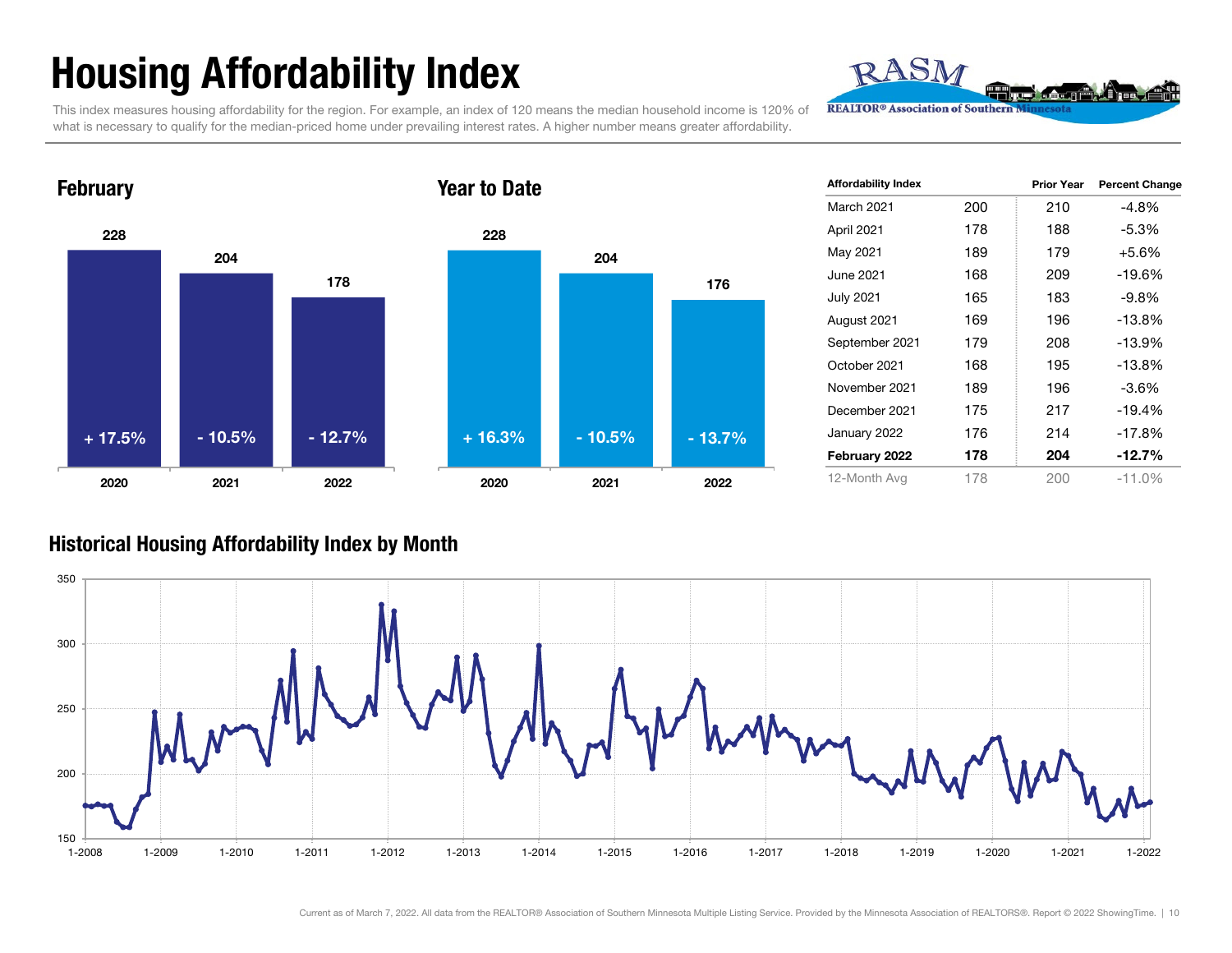### Inventory of Homes for Sale

The number of properties available for sale in active status at the end of a given month.





#### Historical Inventory of Homes for Sale by Month

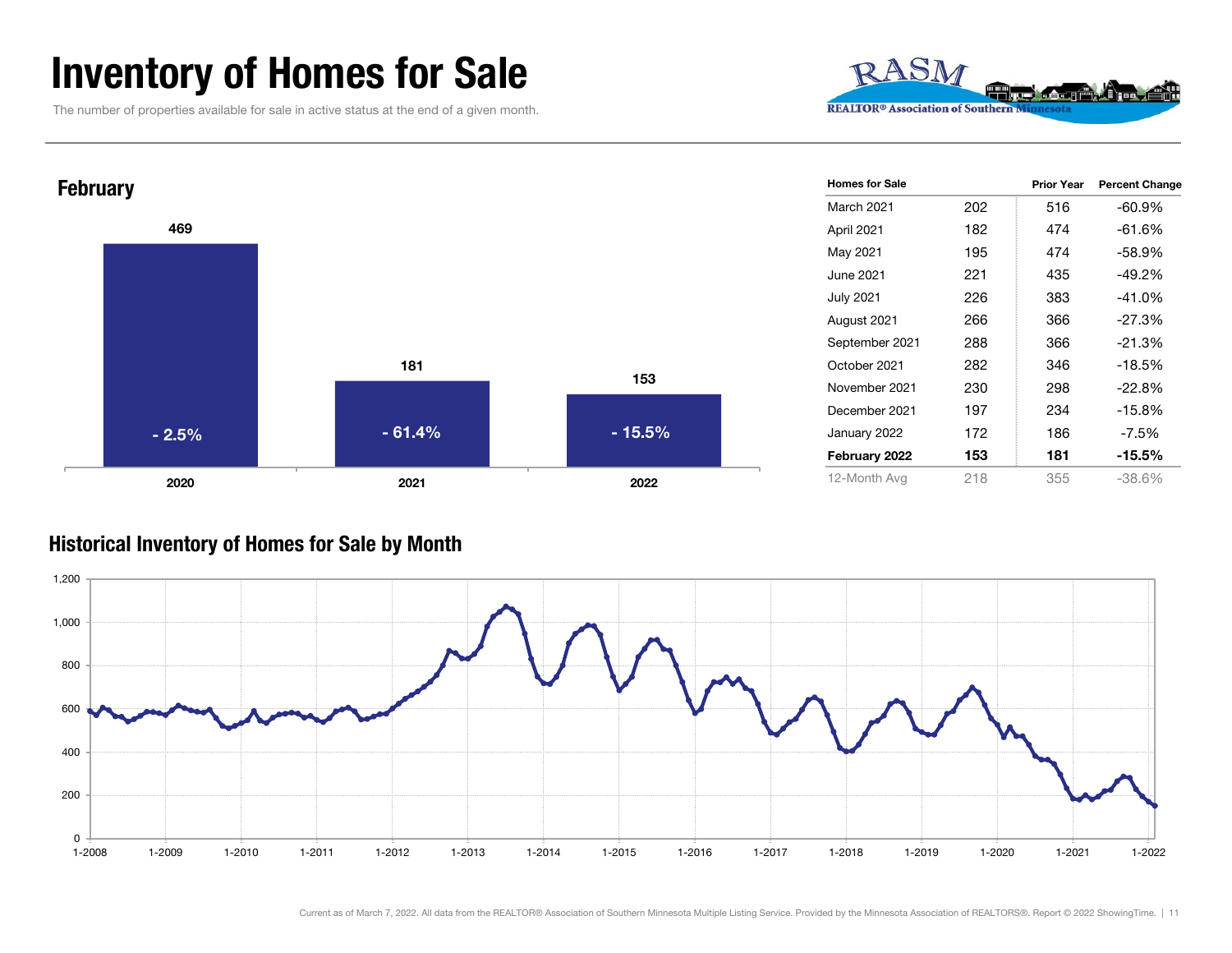### Months Supply of Inventory

The inventory of homes for sale at the end of a given month, divided by the average monthly pending sales from the last 12 months.

0.9

2021 2022

 $\sim$  0.8

- 66.7% - 11.1%

Prior Year Percent Change March 2021 1.0 2.9 -65.5%April 2021 0.9 2.7 -66.7% May 2021 1.0 2.7 -63.0% June 2021 1.1 2.4 -54.2%July 2021 1.2 2.1 -42.9% August 2021 1.4 1.9 -26.3% September 2021 1.6 1.9 -15.8% October 2021 1.5 1.8 -16.7%November 2021 1.2 1.5 -20.0%December 2021 1.1 1.2 -8.3%January 2022 0.9 0.9 0.0% February 2022 0.8 0.9 -11.1% 12-Month Avg 1.1 1.9 -42.1% Months Supply

RASN

**REALTOR® Association of Southern** 

#### Historical Months Supply of Inventory by Month

2.7

**February** 

2020

- 3.6%